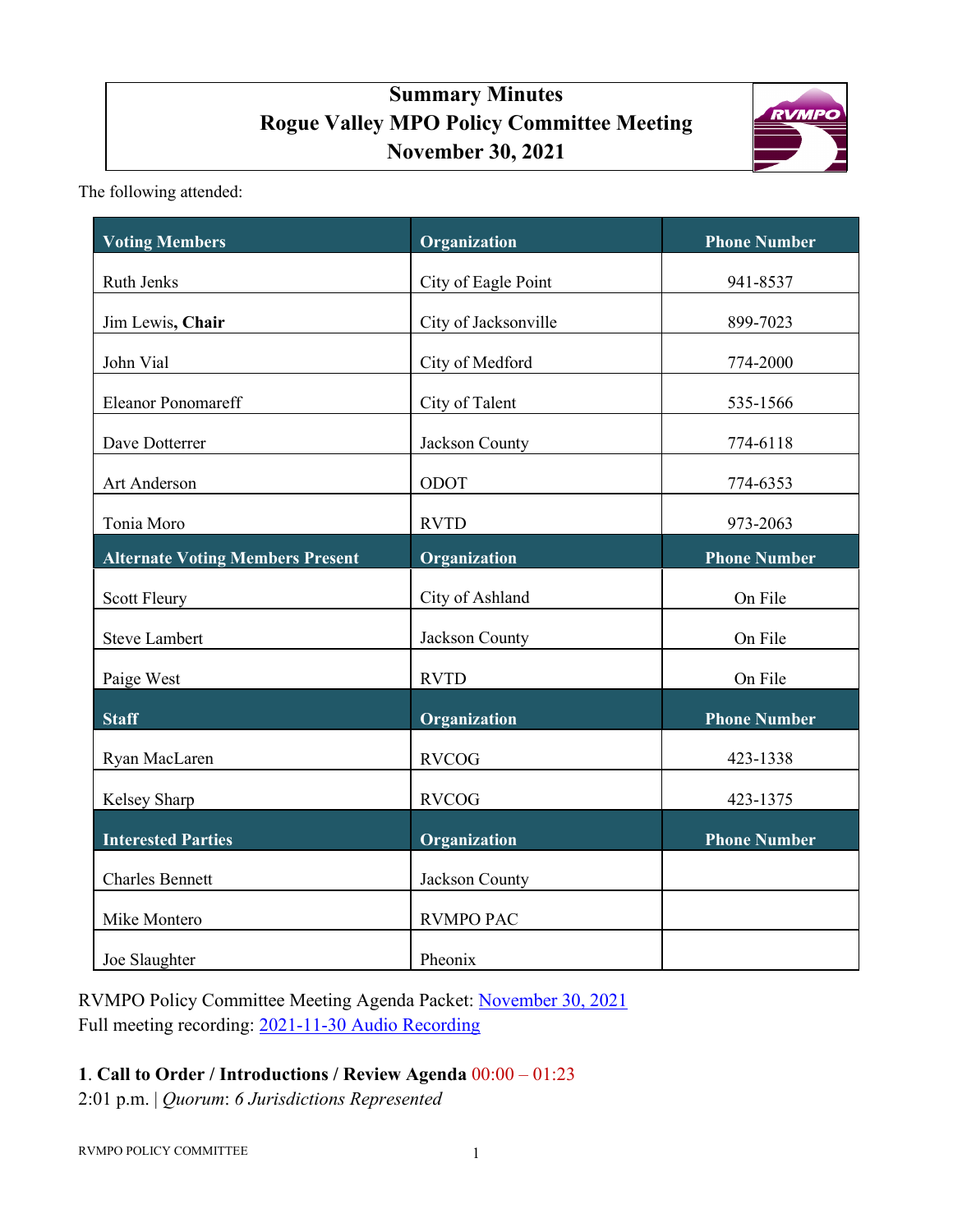#### **2. Review / Approve Minutes** 02:02 – 02:44

**2:18** *| Dave Dotterrer moved to approve the October 26, 2021 Policy Committee meeting minutes with correction. Seconded by John Vial.* 

*No further discussion.* 

*Motion carried unanimously by voice vote.*

## *Public Hearing*

#### **3. Amendment to the 2021-2024 Transportation Improvement Program (TIP)** 02:44 – 09:07

*Chair Jim Lewis opened the Public Hearing.*

*Mike Montero offered support for the amendment.* 

*Chair Jim Lewis closed the Public Hearing.*

**07:27** *| Dave Dotterrer moved to approve the amendments as presented. Seconded by Art Anderson.* 

*No further discussion.*

*Motion passed unanimously by roll call vote.*

## *Action Items*

#### **4. Presentation, Discussion, and recommendation on North Phoenix Concept Plan Modifications**  $09:07 - 44:35$

**37:32** *| Tonia Moro moved to strike the two paragraphs starting 'Performance Indicator 2.8' and "As indicated above' from the letter. Seconded by John Vial.* 

*A friendly amendment was proposed from Art Anderson to revise the language in future letters.* 

*No further discussion.*

*Motion passed unanimously by roll call vote.*

## *Discussion Items*

#### **5. Public Comment** | 44:35 – 45:46

*No Comments.* 

*Regular Updates*

#### **6. RVMPO Planning Update** | 45:46 – 51:46

RVMPO POLICY COMMITTEE 2 *Provided by Ryan MacLaren regarding the new transportation Bill.*